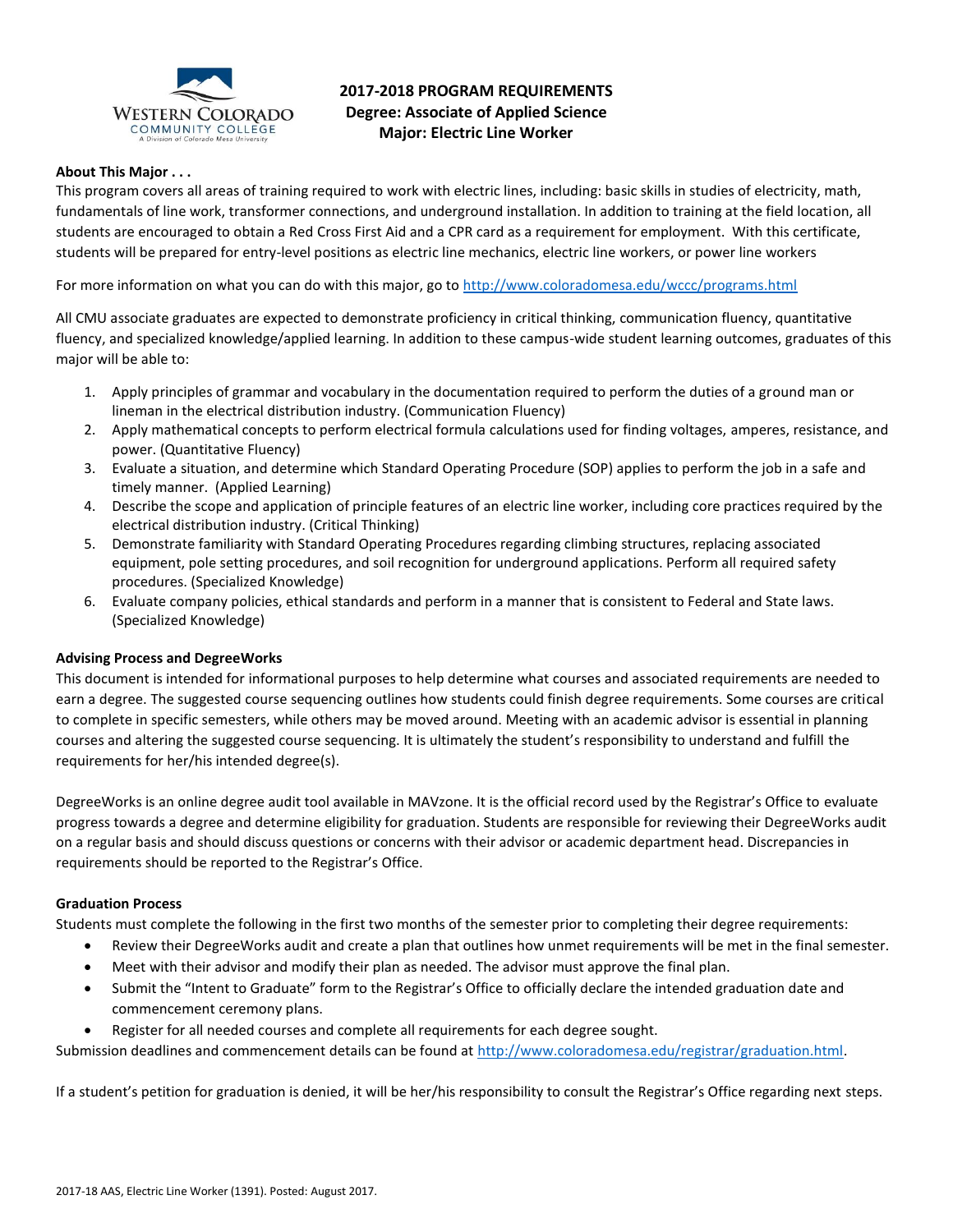# **INSTITUTIONAL DEGREE REQUIREMENTS**

The following institutional degree requirements apply to all CMU/WCCC AAS degrees. Specific programs may have different requirements that must be met in addition to institutional requirements.

- 60 semester hours minimum.
- Students must complete a minimum of 15 of the final 30 semester hours of credit at CMU/WCCC.
- 2.00 cumulative GPA or higher in all CMU/WCCC coursework.
- A course may only be used to fulfill one requirement for each degree/certificate.
- No more than six semester hours of independent study courses can be used toward the degree.
- Non-traditional credit, such as advanced placement, credit by examination, credit for prior learning, cooperative education and internships, cannot exceed 20 semester credit hours for an AAS degree.
- Pre-collegiate courses (usually numbered below 100) cannot be used for graduation.
- Capstone exit assessment/projects (e.g., Major Field Achievement Test) requirements are identified under Program-Specific Degree Requirements.
- The Catalog Year determines which program sheet and degree requirements a student must fulfill in order to graduate. Visit with your advisor or academic department to determine which catalog year and program requirements you should follow.
- See "Requirements for Undergraduate Degrees and Certificates" in the catalog for a complete list of graduation requirements.

### **PROGRAM-SPECIFIC DEGREE REQUIREMENTS**

- 65 semester hours total for the AAS, Electric Line Worker.
- A minimum of 16 semester hours taken at CMU in no fewer than two semesters.
- A "C" or better must be achieved in coursework toward major content area.

### **ESSENTIAL LEARNING REQUIREMENTS** (15 semester hours)

See the current catalog for a list of courses that fulfill the requirements below. If a course is an Essential Learning option and a requirement for your major, you must use it to fulfill the major requirement and make a different selection for the Essential Learning requirement.

#### **Communication** (6 semester hours)

- $\Box$  ENGL 111 English Composition (3)
- $\Box$  Select one of the following courses: ENGL 112 - English Composition (3) SPCH 101 - Interpersonal Communication (3) SPCH 102 - Speechmaking (3)

#### **Mathematics** (3 semester hours)

□ MATH 107 - Career Math (3) or higher

#### **Other Essential Learning Core Courses** (6 semester hours)

- $\square$  Select one Social and Behavioral Sciences, History, Natural Sciences, Fine Arts or Humanities course (3)
- $\Box$  Select one Social and Behavioral Sciences, History, Natural Sciences, Fine Arts or Humanities course (3)

#### **OTHER LOWER-DIVISION REQUIREMENTS**

# **Wellness Requirement** (2 semester hours)

- $\Box$  KINE 100 Health and Wellness (1)
- $\Box$  Select one Activity course (1)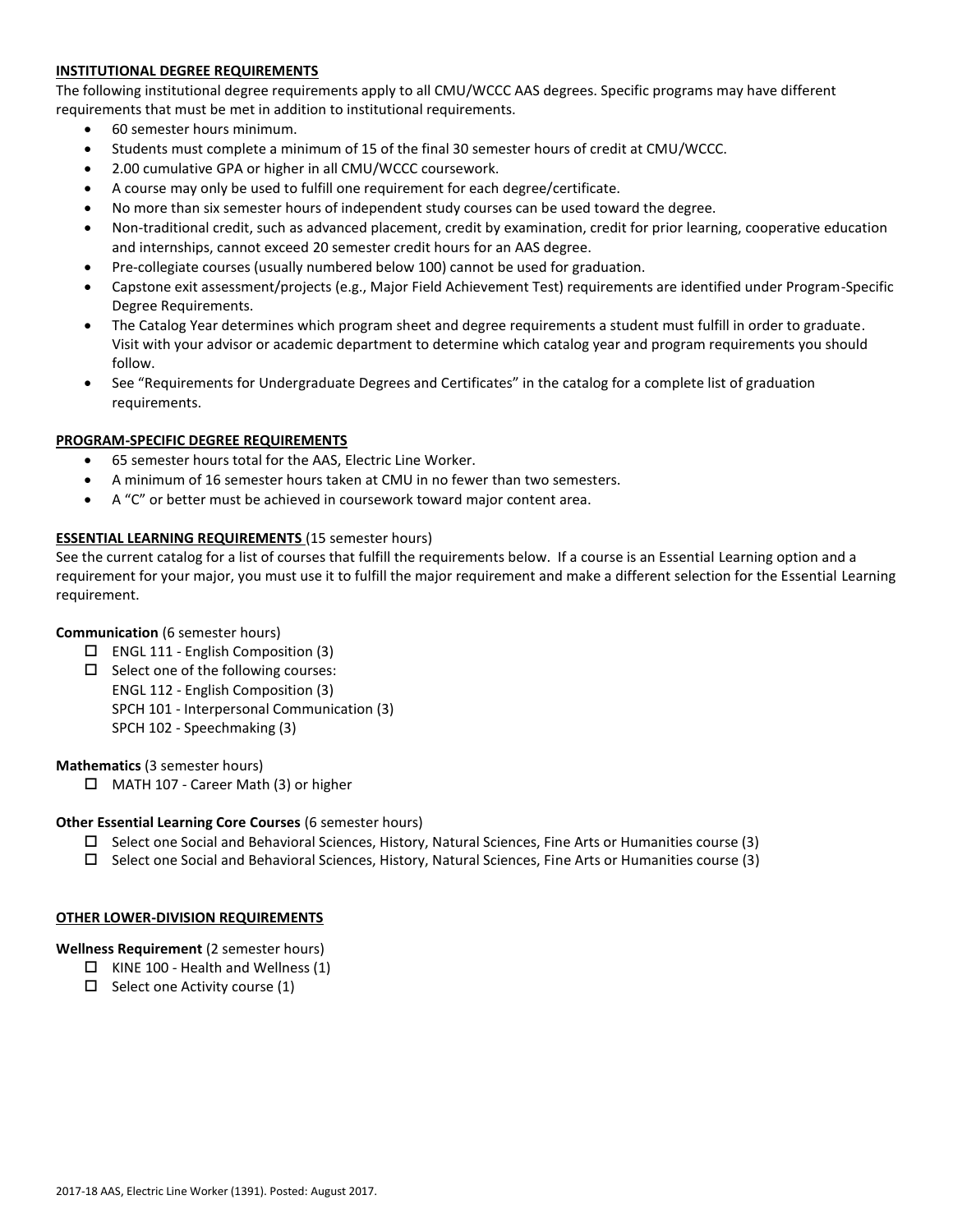### **AAS: ELECTRIC LINE WORKER** (48 semester hours, must earn a grade of "C" or better in each course.)

**Core Classes** (36 semester hours)

- $\Box$  ELCL 120 Fundamentals of Electricity (4)
- $\Box$  ELCL 125 Job Training and Safety (2)
- $\square$  ELCL 131 Electrical Distribution Theory I (4)
- $\square$  ELCL 131L Electrical Distribution Theory I Laboratory (4)
- $\square$  ELCL 132 Electrical Distribution Theory II (4)
- $\Box$  ELCL 132L Electrical Distribution Theory II Laboratory (2)
- $\square$  ELCL 137 Advanced Electrical Distribution (2)
- ELCL 137L Advanced Electrical Distribution Laboratory (4)
- $\Box$  ELCL 140 Underground Procedures (4)
- ELCL 140L Underground Procedures Laboratory (2)
- ELCL 145 Hot Line Procedure (1)
- ELCL 145L Hot Line Procedures Laboratory (2)
- $\Box$  ELCE 124 Construction Safety (1)

#### **Restricted Electives** (12 semester hours)

Choose 12 semester hours from the list below.

- ABUS 257 Managing Office Technology I (3)
- ABUS 101 Budget Analysis (3)

ABUS 200 - Business Rules and Regulations (3)

- GEOL 103 Weather and Climate (3)
- GEOG 131 Introduction to Cartography (3)
- BUGB 101 Introduction to Business (3)
- BUGB 211 Business Communication (3)

MANG 121 - Human Relations in Business (3)

- \_\_\_\_\_\_\_\_\_\_\_\_\_\_\_\_\_\_\_\_\_\_\_\_\_\_\_\_\_\_\_\_\_\_\_\_\_\_\_\_\_\_\_\_\_\_\_\_\_\_\_\_\_\_\_\_\_\_\_\_ \_\_\_\_\_\_\_\_\_\_\_\_\_\_\_\_\_\_\_\_\_\_\_\_\_\_\_\_\_\_\_\_\_\_\_\_\_\_\_\_\_\_\_\_\_\_\_\_\_\_\_\_\_\_\_\_\_\_\_\_
- $\Box$  , and the contract of the contract of the contract of the contract of the contract of the contract of the contract of the contract of the contract of the contract of the contract of the contract of the contract of th  $\Box$  . The contract of the contract of the contract of the contract of the contract of the contract of the contract of the contract of the contract of the contract of the contract of the contract of the contract of the co